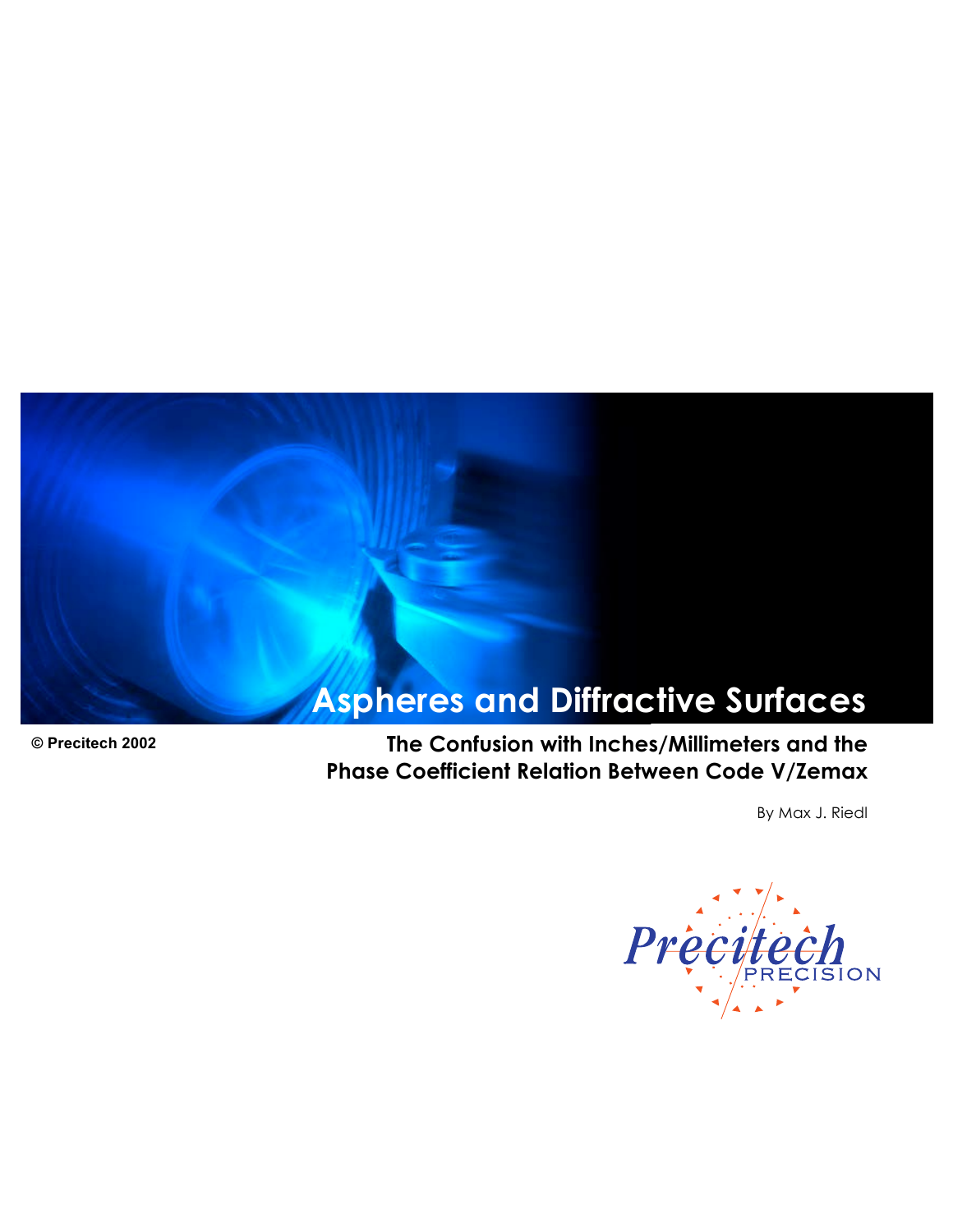## **Aspheres and Diffractive Surfaces**

**The Confusion with Inches/Millimeters and the Phase Coefficient Relation Between Code V/Zemax**

By Max J. Riedl

## **1. Introduction**

Sometimes, lens data are given in inches. This by itself is of course no problem. However, it is frequently overlooked that higher term coefficients for an aspheric surface change as well when the design data are changed from inches to metric (usually mm). Furthermore, if a surface is a diffractive one, there is much of a struggle to convert the phase coefficients from one program to another. In addition, there is occasionally a doubt about the direction of the phase structure, which can be devastating if the wrong one is taken.

These relations become clear on hand of a numerical example for which a 2 element LWIR Petzval objective has been chosen with a diffractive phase profile superimposed on the aspheric rear surface of the front element. The front surface of the second element is an asphere. The other surfaces of the lens elements are spheres. The objective is shown in Fig.1

## **2. The Objective**



**Fig.1.** A typical LWIR objective with filter in front of the detector.

For our analysis here, we concern ourselves only with the dimensions and coefficients of the front element. These are presented in Table 1.

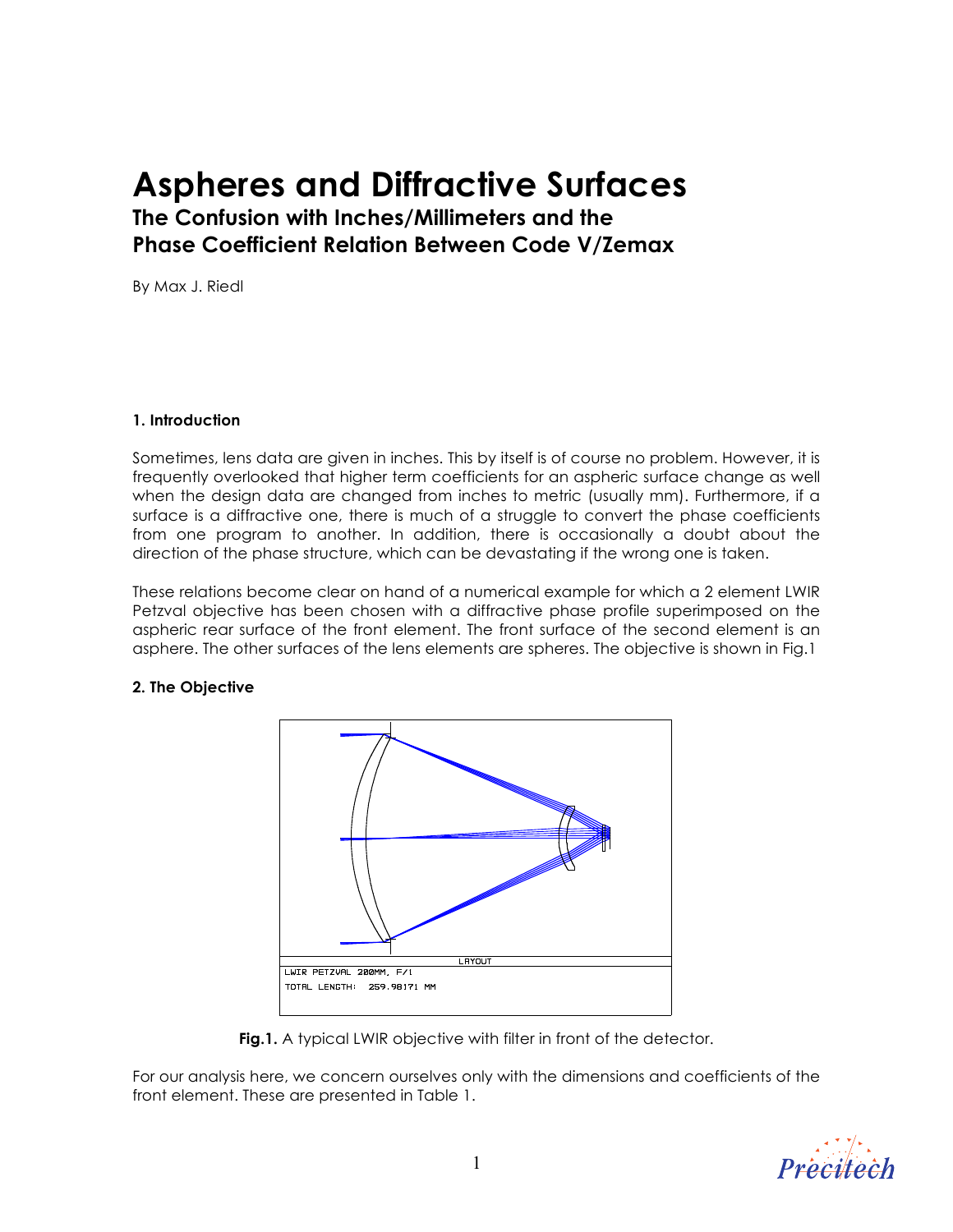## **2. Prescription of the front element in mm. Phase coefficients as expressed in Code V program**

| <b>Item</b>                         | Front      | Rear                                   |  |
|-------------------------------------|------------|----------------------------------------|--|
| Surface type                        | Sphere     | Asphere with diffractive phase profile |  |
| Radius R                            | 174.529 mm | 209.925 mm                             |  |
| Conic Constant K                    | 0 (Sphere) | 0 (Base surface is a sphere)           |  |
| Aspheric coefficients               |            |                                        |  |
| A4 or A                             |            | 0.180817 E-08 mm-3                     |  |
| A6 or B                             |            | 0.392629 E-13 mm -5                    |  |
| A8 or C                             | -          | 0.356891 E-18 mm-7                     |  |
| A10 or D                            |            | 0.369300 E-22 mm-9                     |  |
| Phase coefficients                  |            |                                        |  |
| Power of 2<br>(S <sub>2</sub> )     |            | $-0.581441 E-05$                       |  |
| Power of 4<br>$(S_4)$               | ۰          | $-0.176653E-10$                        |  |
| Design wavelength λο                | $10 \mu m$ | $10 \mu m$                             |  |
| Index of refraction N <sub>10</sub> | 4.00312    | 4.00312                                |  |

## **Table 1**

## **3. Conversion of phase coefficients for Zemax program**

The general conversion equation for the phase coefficients from Code V to Zemax is

$$
P_{2n} = \frac{2\pi}{\lambda_0} R_0^{2n} S_{2n} \, . \tag{1}
$$

where *P<sub>2n</sub>* is the Zemax phase coefficient, *λ*<sub>0</sub> the design wavelength, *R*<sub>0</sub> the normalized radius, a feature used with Zemax. *S2* is the Code V phase coefficient. *n* indicates the order. This will become clear in the following calculation for our lens.

**Important remark:** It is customary, but not necessary, to set  $R = 100$ , when the lens dimensions are given in mm. The case for  $R_0 \neq 100$  is discussed in section 10.

With that,  $P_2 = \frac{2N}{\pi} 100^2 (-0.581441E - 0.5) = -36.533015$ 0.01  $P_2 = \frac{2\pi}{8.01} 100^2 (-0.581441E - 0.5) = -36.533015$ .

(Notice, for this calculation, *n* = 1)

For 
$$
P_4
$$
 we use  $n = 2$ , and obtain  $P_4 = \frac{2\pi}{0.01} 100^4 (-0.176651E - 10) = -1.109944$ .

It is also well to remember to state the wavelength in mm if the lens dimensions are in mm. Therefore we inserted 0.01 mm for 10  $\mu$ m.

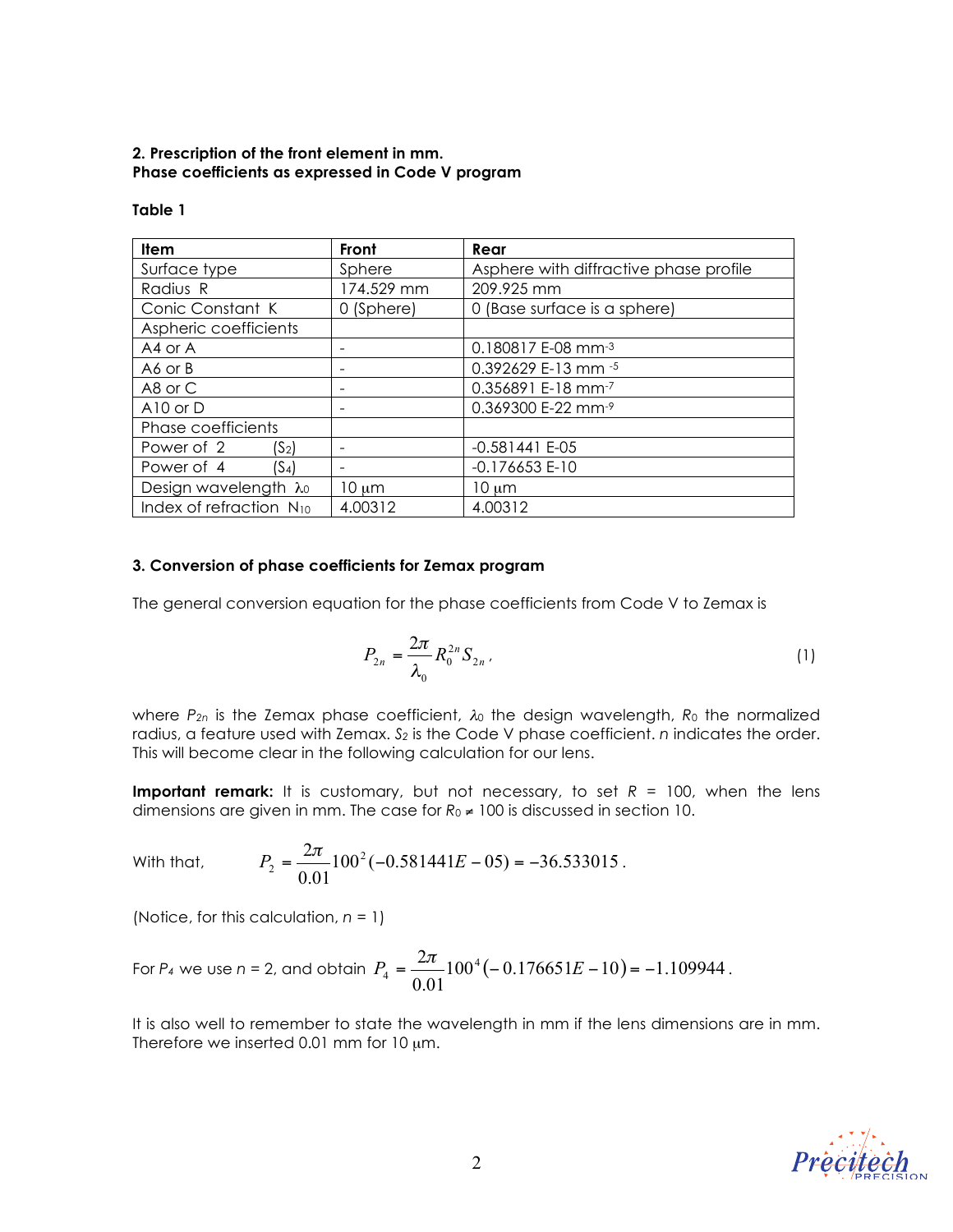#### **4. The zone radii**

The zone-or transition radii can be calculated from the phase equation, which is

$$
i\lambda_0 = \left| S_2 \rho^2 + S_4 \rho^4 + ... S_j \rho^j \right|,
$$
 (2)

with ρ being the zone radius, and *i* = 1,2,3,….. the zone number.

Inserting the values from our example, we find for the first zone radius

$$
1 \times 0.01 = \left| (-0.581441E - 05)\rho^2 + (-0.176653E - 10)\rho^4 \right|.
$$

which leads to  $\rho_1 = 41.364$  mm.

Solving for the rest of the zone radii yields:  $p_2 = 58.348$  mm,  $p_3 = 71.282$  mm,  $p_4 = 82.106$  mm, and  $p_5 = 91.573$  mm.

#### **5. Prescription of the front element in inches. Phase coefficients as expressed in Code V program**

| <b>Item</b>                  | Front       | Rear                                   |  |
|------------------------------|-------------|----------------------------------------|--|
| Surface type                 | Sphere      | Asphere with diffractive phase profile |  |
| Radius R                     | 6.8712 inch | 8.2648 inch                            |  |
| Conic Constant K             | 0 (Sphere)  | 0 (Base surface is a sphere)           |  |
| Aspheric coefficients        |             |                                        |  |
| A4 or A                      |             | 0.296306 E-04 inch-3                   |  |
| A6 or B                      |             | 0.415098 E-06 inch-5                   |  |
| A8 or C                      |             | 0.243429 E-08 inch-7                   |  |
| A10 or $D$                   |             | 0.162511 E-09 inch -9                  |  |
| Phase coefficients           |             |                                        |  |
| Power of 2<br>$(S_2)$        |             | -0.147686 E-03                         |  |
| Power of 4<br>(S4)           |             | $-0.289483 E-06$                       |  |
| Design wavelength λο         | $10 \mu m$  | $10 \mu m$                             |  |
| Index of refraction $N_{10}$ | 4.00312     | 4.00312                                |  |

## **Table 2**

#### **6. Conversion of phase coefficients for Zemax program**

This time we have to insert the dimensions into Eq.(1) in inches. Therefore,

$$
P_2 = \frac{2\pi}{0.0003937} 3.937008^2 (-0.147686E - 0.3) = -36.533015.
$$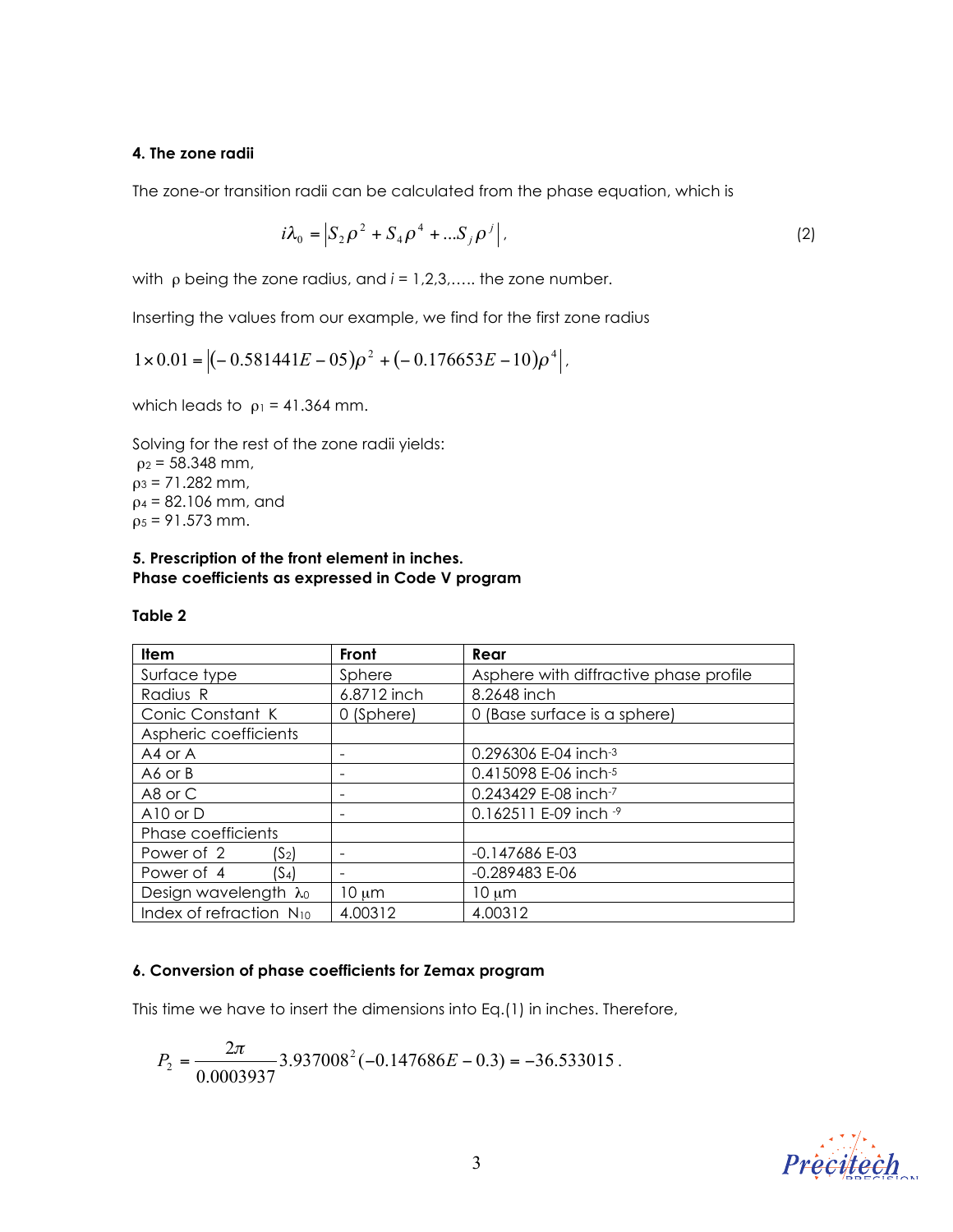Notice, the phase coefficient does not change for Zemax. It is the same as for the lens dimensioned in mm. Of course the wavelength as well as the normalized radius have to be inserted in inches.

#### **7. The zone radii**

For the first zone radius, Eq.(2) becomes

 $1 \times 0.0003937 = \left| (-0.147686E - 03)\rho^2 + (-0.289483E - 06)\rho^4 \right|$ 

which yields  $\rho_1 = 1.62850$  inch.

For the rest we find:  $\rho_2$  = 2.29717 inch,  $ρ_3 = 2.80638$  inch,  $p_4$  = 3.232521 inch, and  $p_5 = 3.60525$  inch.

Obviously, the conversion could have been done simply by multiplying the values from section 4 by 25.4. The purpose for the long way around was to demonstrate the relationship and correct use of the coefficients. To convert the aspheric coefficients *A*2 through *A*<sup>10</sup> (or *A* through *D* as they are sometimes called) from the mm to the inch format, the following rule is applied

$$
A_{n_{\text{inch}}} = A_{n_{\text{mm}}} \times 25.4^{(n-1)}.
$$
 (3)

For our example,  $A_{\scriptscriptstyle 4_{nm}}$  =  $0.180817 E$  –  $08\,\rm mm^{-3}$  , therefore

 $A_{4_{inch}} = (0.180817E - 08) \times 25.4^{(4-1)} = (0.180817E - 0.8) \times 25.4^3 = 0.296306$  inch<sup>-4</sup>.

This confirms the number in Table 2.

#### **8. The step size at the zone transition**

The relation among the step size, the design wavelength, and the index of refraction of the lens material is given by

$$
d = \frac{\lambda_0}{(N-1)} \tag{4}
$$

The material for the front element was Germanium with *N* = 4.00312. Therefore, for the design wavelength of  $\lambda_0 = 10 \mu m$ ,

$$
d = \frac{10}{4.00312 - 1} \approx 3.33 \text{ im}
$$

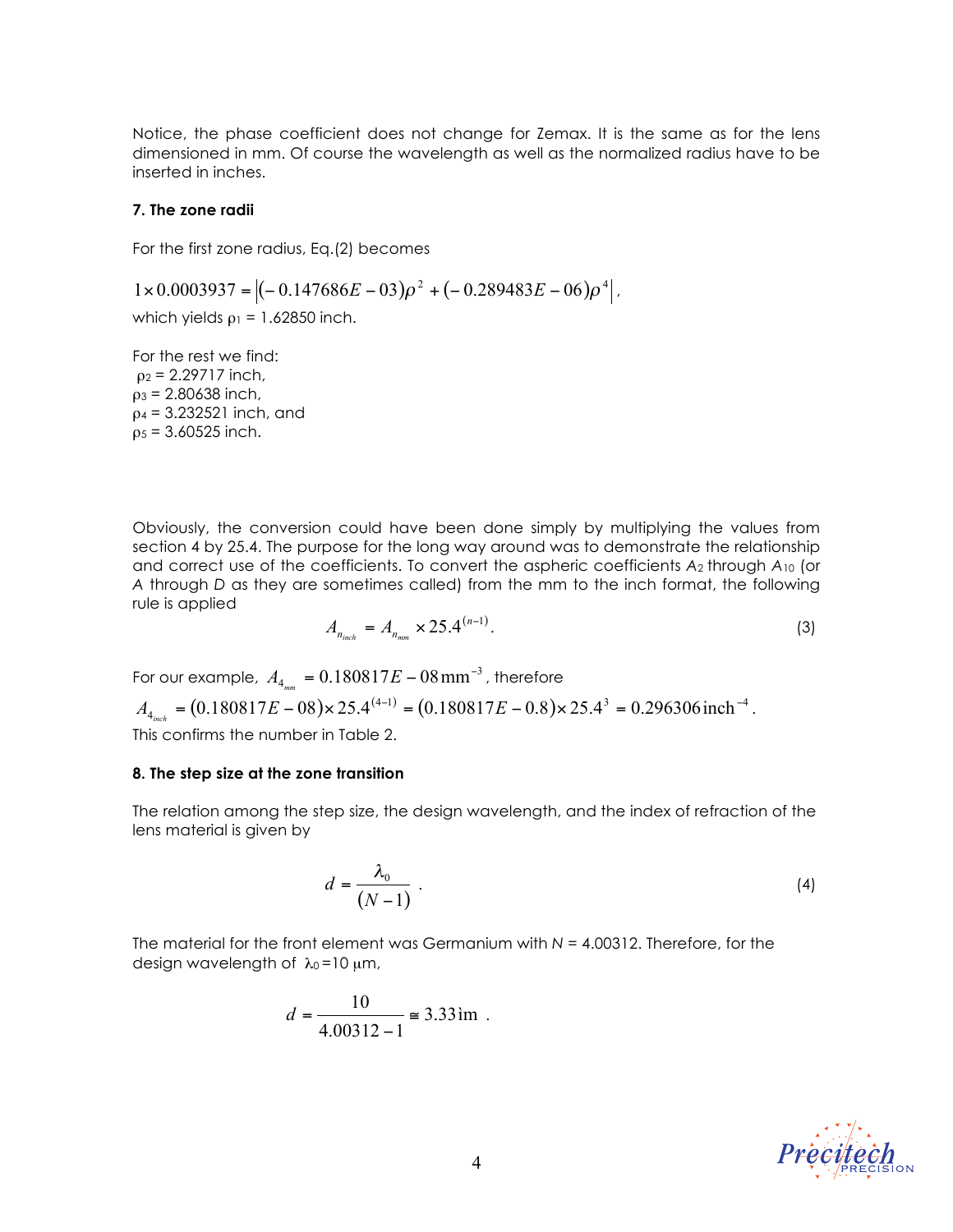#### **9. The direction of the phase profile and its effects**

The sagittal height of an asphere is expressed by the well known relation

$$
z_{\rm asph} = \frac{c\rho^2}{1 + \sqrt{1 - (K + 1)c^2\rho^2}} + A_4\rho^4 + A_6\rho^6 + ... A_j\rho^j.
$$
\n(5)

The sagittal height of a diffractive profile is stated by

$$
z_{diff} = \frac{1}{(N_0 - 1)} \Big[ S_2 \rho^2 + S_4 \rho^4 + ... S_j \rho^j \Big] + \frac{\lambda_0}{(N_0 - 1)} \Bigg[ \Big| Int \frac{1}{\lambda_0} \Big( S_2 \rho^2 + S_4 \rho^4 + ... S_j \rho^j \Big) \Bigg] \tag{6}
$$

The symbols used in these expressions have been identified above, with the exception of *c*, which is 1/*R*, the curvature of the surface.

The total sagittal height is simply the sum of both,

$$
Z_{total} = Z_{asph} + Z_{diffr} \tag{7}
$$

To demonstrate all this with numbers, we analyze the second surface of the front element of our Petzval objective. As a radial coordinate we pick  $\rho = 75$  mm.

$$
z_{\alpha sph} = \frac{(1/209.925) \times 75^2}{1 + \sqrt{1 - (0 + 1) \times (1/209.925)^2 \times 75^2}}
$$
  
+ 0.180817 × 10<sup>-8</sup> × 75<sup>4</sup> + 0.392629 × 10<sup>-13</sup> × 75<sup>6</sup>  
+ 0.356891 × 10<sup>-18</sup> × 75<sup>8</sup> + 0.3693 × 10<sup>-22</sup> × 75<sup>10</sup>

 $z_{asph}$  = 26.795284 + 0.057212 + 0.006988 + 0.000357 +0.000208 = 26.86005 mm.

$$
z_{diff} = \frac{1}{(4.00312 - 1)} \Big[ -0.581441 \times 10^{-5} \times 75^2 - 0.176653 \times 10^{-10} \times 75^4 \Big] + \frac{0.01}{(4.00312 - 1)} \Big[ \Big| Int \frac{1}{0.01} \Big( -0.581441 \times 10^{-5} \times 75^2 - 0.176653 \times 10^{-10} \times 75^4 \Big) \Big]
$$

 $z_{diffr}$  = -0.011077 + 0.009990 = -0.00109 mm.

Therefore,  $z_{total}$  = 26.86005 – 0.00109 = 26.85896 mm.

Here is where the mistake is sometimes made. The sign of  $z_{\text{diff}r}$  is incorrectly applied. The effect for the correct and incorrect direction of the diffractive structure is shown in Fig. 2.

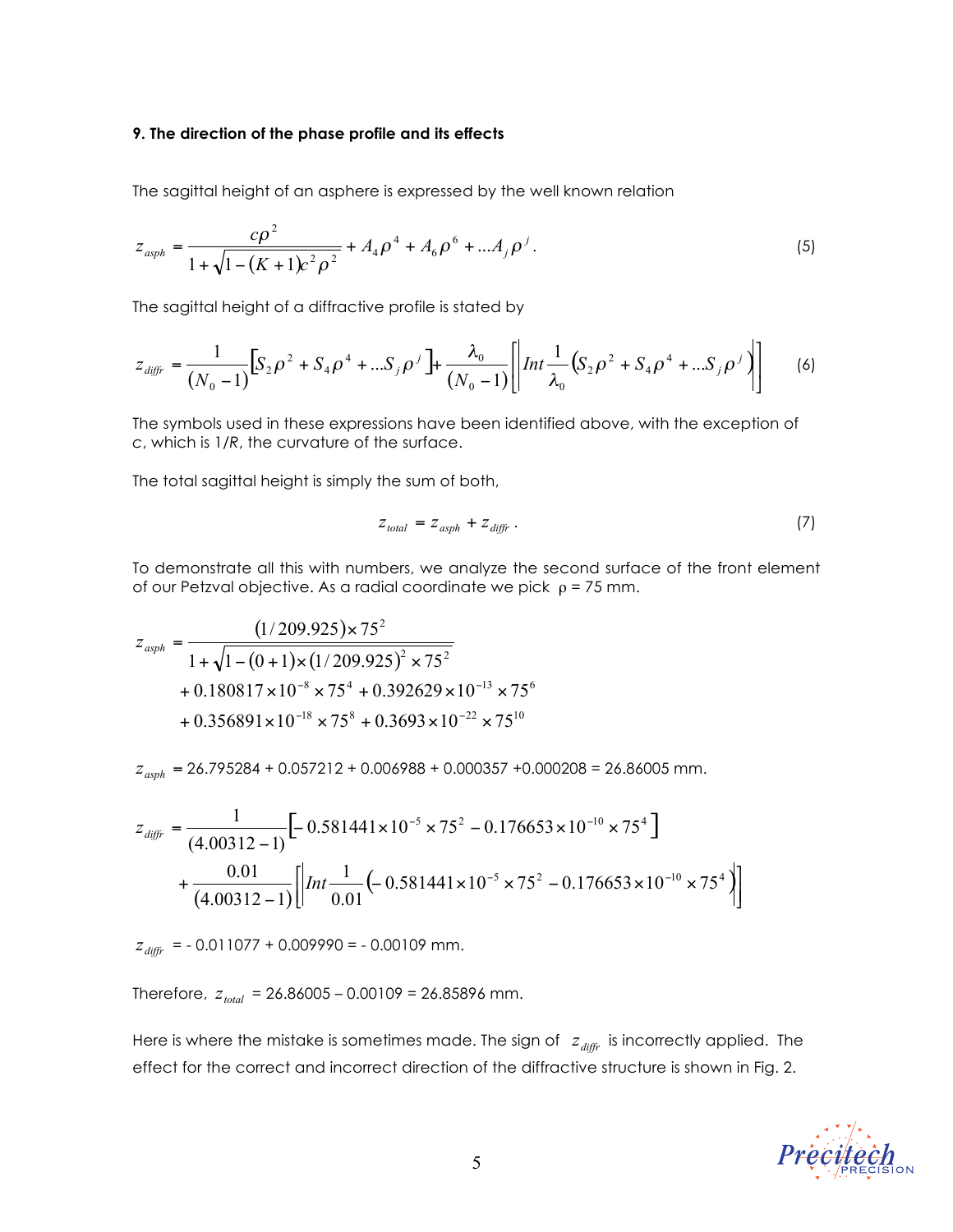

**Fig. 2.** Encircled energy for system with right and wrong direction of phase profile.

This completes the analysis of the 200 mm Petzval front element.

#### **10. Normalized radius for the Zemax program**

Eq.(1)  $P_{2n} = \frac{2\pi}{2} R_0^{2n} S_{2n}$ 0 0 2 2  $=\frac{2\pi}{\lambda_0}R_0^{2n}S_{2n}$  states clearly that the normalized radius  $R_0$  needs to be known for

the correct coefficient conversion from Code V to the Zemax or vice versa.

To incorporate the relationship in a general way into the standard phase expression, Eq.(2) changes to

$$
i = \frac{1}{2\pi R_0^2} \left[ P_2 \rho^2 + \frac{P_4}{R_0^2} \rho^4 + \dots + \frac{P_n}{R_0^{(n-2)}} \rho^n \right]
$$
 (5)

Notice, the wavelength does not appear in this expression.

Let us demonstrate with an example. For a particular design the Zemax coefficient  $P_2$  was given as –141.56377. The aperture radius was chosen as the normalized radius. It was  $R = 1.825$  inches. The design wavelength was  $10 \mu m$  (0.0003937 inch).

Using Eq.(1), and solving for the Code V coefficient, yields

$$
S_2 = \frac{0.0003937}{2\pi 1.825^2} (-141.455983) = -0.0026612.
$$